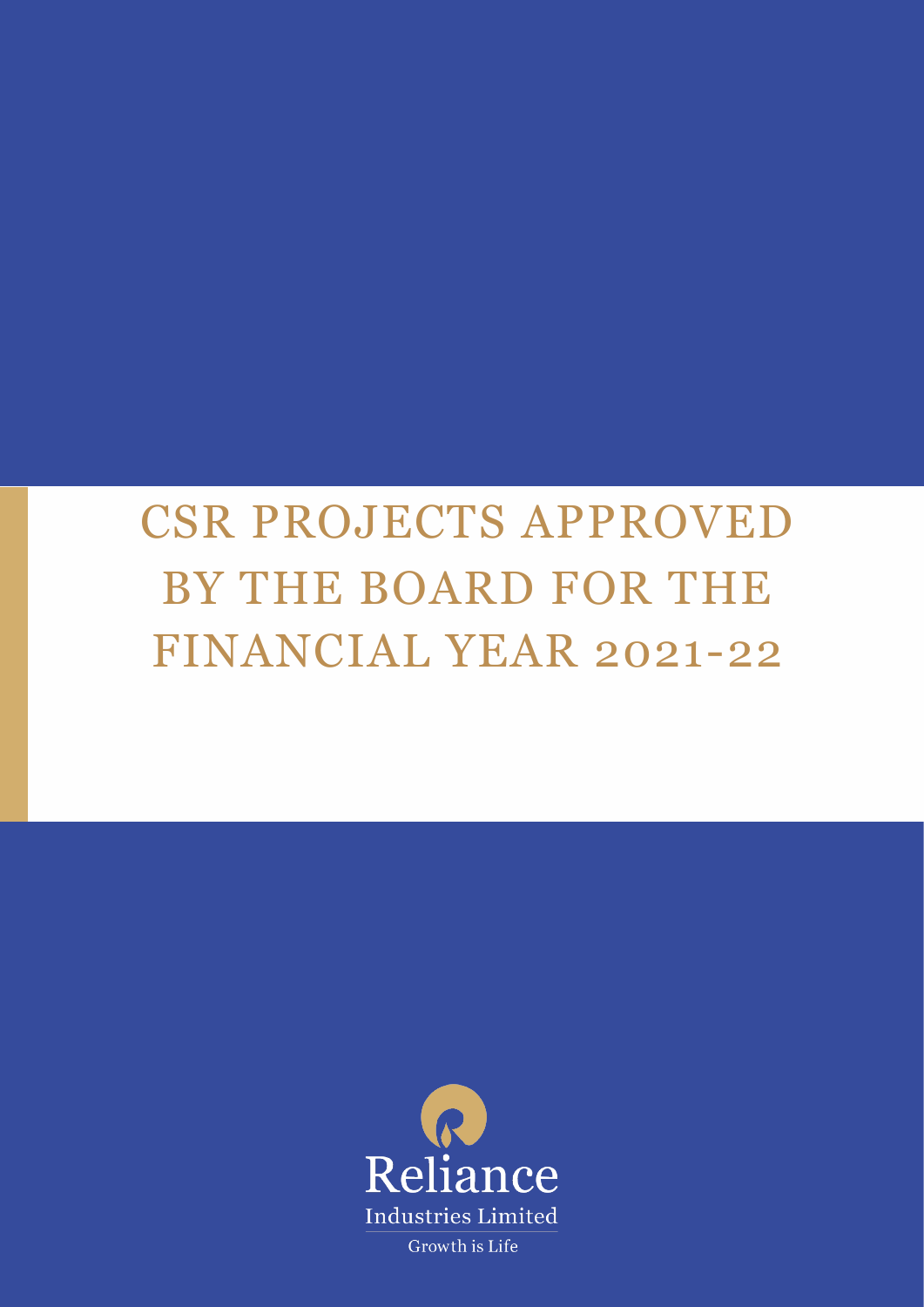# A. Background:

Reliance Industries Limited ("Reliance/Company") has one of the largest commitments to Corporate Social Responsibility (CSR) initiatives.

The CSR initiatives of the Company focuses on 1) Health, 2) Education 3) Rural Transformation 4) Sports for Development 5) Women Empowerment 6) Disaster Response and 7) Art, Culture and Heritage and Environment.

The community focused programmes of the Company aim at bringing about positive societal change.

The Company is committed to support the nation's goal of "Atmanirbhar Bharat" (Selfreliant India). The Company's CSR initiatives have touched the lives of over 4.50 crore people across India. During the financial year 2020-21, the Company spent Rs. 921.68 crore on various CSR Initiatives.

The Company's CSR policy and initiatives outline the vision, mission, thrust areas and key requirements as per Schedule VII read with Section 135 of the Companies Act, 2013. These initiatives will be implemented by the Company either directly or through Reliance Foundation, the philanthropic arm of Reliance.

# B. List of Projects approved for the financial year 2021-22:

# **1. Health**

- 1.1.Community and Public Health projects including preventive health;
- 1.2.Support to Community Health Outreach Programmes through Static and Mobile Health Care Support; and
- 1.3.Mission Covid Suraksha support for Covid-19 Pandemic projects.

# **2. Education**

- 2.1.Infrastructure Development for primary schools, anganwadi and other projects;
- 2.2.School Education Improvement Programme;
- 2.3.Scholarship and Education Support;
- 2.4.Promoting Institution of Eminence Jio Institute; and
- 2.5.Other Initiatives including Vocational Skilling, Programme Partnerships.

## **3. Rural Transformation**

- 3.1.Sustainable Livelihoods Programme;
- 3.2.Projects for improvement of public infrastructure;
- 3.3.Promoting innovation and grassroot initiatives in the rural areas; and